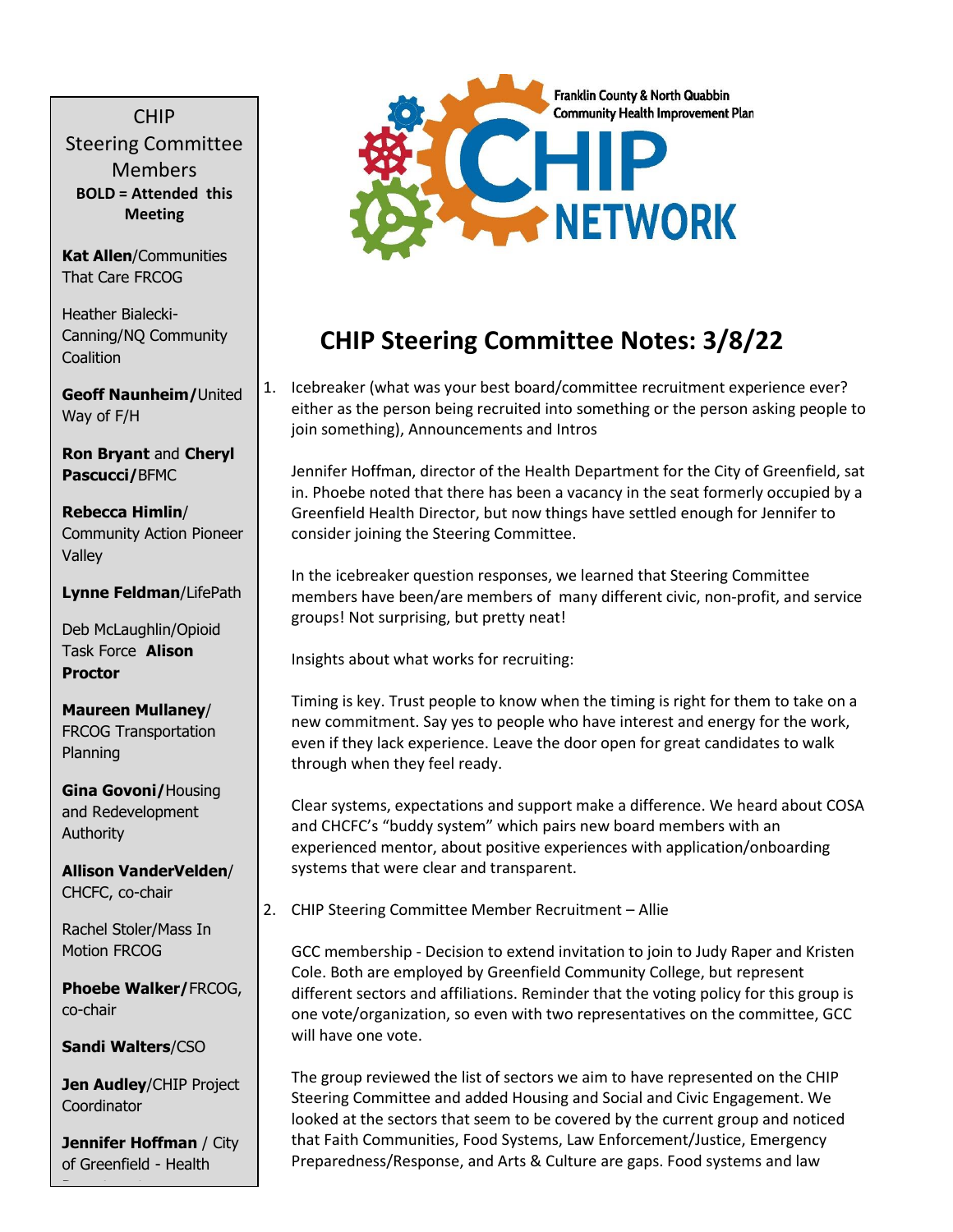enforcement/justice were identified as priorities. (See separate document with more detailed notes on this discussion.)

Next Steps:

- Update Operating Procedures
- Bring ideas for candidates who would fill gaps and continue discussion at next meeting? (Or create a nominating subcommittee)
- 3. State Office of Rural Health Grant follow up Phoebe

Supposed to hear by today, no official word yet. Application included a list of partners to show exisewting network Initial focus would be on vaccine equity, then move on to other impacts and barriers

4. County Health Rankings 2022 – how to use them – Phoebe Release will be on April 27 – embargoed until after that date, so this cannot be the focus of the April 6 CHIP Network meeting.

Asked about whether previous presentations timed to coincide w/ release of these annual rankings was helpful:

Allie – yes, helpful in terms of framing Alison – yes, a messaging opportunity Becky – could this be combined with CHNA? (PW: Timing probably not quite right.) Cheryl – Instead of comparing to other western MA counties, what could we learn from comparison to counties that are more rural? Kat – Could we do a press release or a newspaper article instead of an event?

RE April 6 Network meeting, the consensus seemed to be that none of the work groups will have news to share that could be the main event for this gathering. PW will follow up with decision about focus for this meeting (probably some combination of revisiting our legislative agenda + possibly Health Equity Data Work Group's findings on local COVID impact)

Next Steps: Schedule an event to coincide w County Health Rankings release in late April/early May Communicate decision re April 6 CHIP Network meeting

5. MA Behavioral Health Road Map Discussion – Allie

Sandi explained that there is an RFP out now for agencies to apply to become the CBHC (Community Behavioral Health Center) for the area. CSO is applying, there could be other applications. Applications can be from a group of agencies. RFP is due in April, decisions will be in June, contract starts Jan 2023.

This represents a "massive change" in how MA does behavioral health, including expansion in access to services. CBHC will be open 9-8 pm and on weekends, with triage, same day access, and emergency services co-located. Timelines for access, handling of requests for evidence-based specialty services will change. Care coordination incentives for referrals will be built in, and there will be roles for peer supports and nurses.